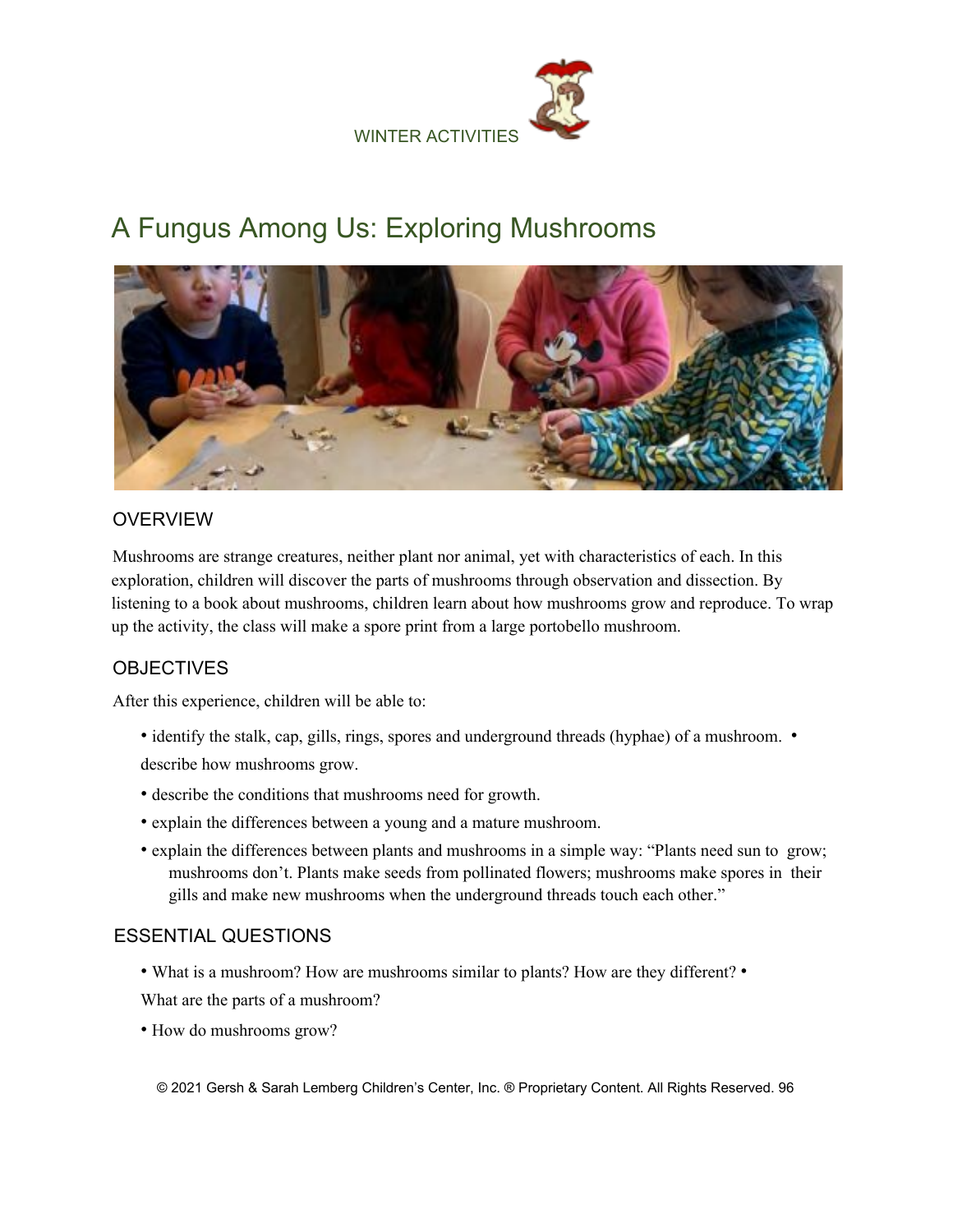

## BACKGROUND

Mushrooms are nutritious and low in calories. They contain B vitamins and have a high protein content. They are strange, interesting organisms and children are fascinated by their structure and functions in the world.

Mushrooms are neither plant nor animal. They are fungi. They do not contain chlorophyll and do not use sunlight for growth. The body of a mushroom is called mycelium and it is an underground network of threads (hyphae) that connect with trees and plants around them, sharing nutrients in a symbiotic relationship. Mushrooms get their nutrients by metabolizing dead organic matter, similar to the decomposition process in a compost pile.

Wild mushrooms have a yearly growing cycle. Commercial mushrooms can be grown in farms all year with warm, damp conditions. The parts of the mushroom are the cap, the stalk, the threads, the gills and the spores. Spores grow on the gills and fall off when they are mature. Then they are blown by wind to a new location. When conditions are right, threads grow out of the spores. They make a web of white, cottony fibers underground. When threads connect to each other, a mushroom starts to grow and pushes up through the soil. The cap, which starts as a closed, button shape, breaks away from the stalk and opens to a flat shape. The spores begin to grow in the gills, and the cycle starts again.

The underground networks formed by mycelia attach to the roots of plants and have a symbiotic relationship with them. By attaching their mycelia to existing plant root systems, mycorrhizal fungi form huge underground neural networks that help themselves and other plants survive, fight disease and transfer nutrients among interconnected plants. The fungi share nutrients with the roots of plants, and plants provide photosynthesized nutrients (carbohydrates) to the fungi.

For more information on neural networks and the fascinating symbiotic relationships of Kingdom Fungi with Kingdom Plantae, refer to the *Resources* at the end of this lesson.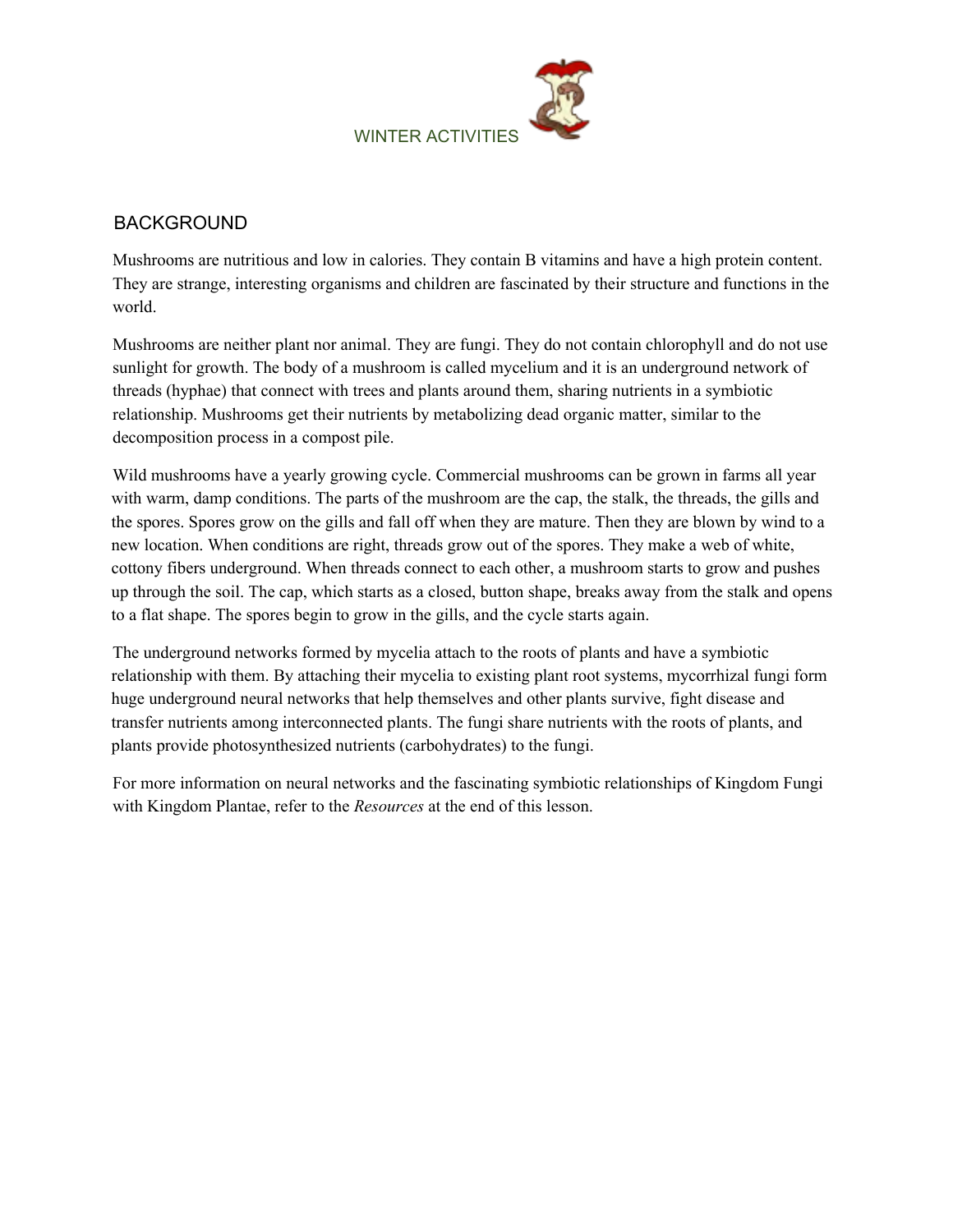© 2021 Gersh & Sarah Lemberg Children's Center, Inc. ® Proprietary Content. All Rights Reserved. 97



## MATERIALS

- Book: *Mushrooms* by Barrie Watts (this is only available in libraries, pub. 1986)
- Other book alternatives: *We Are Fungi* by Christine Nishiyama or *The Mushroom Fan Club* by Elise Gravel
- Small mushrooms (white cap/button mushrooms)
- Large portobello mushrooms
- Blank white paper
- Tray
- Bowl
- Water
- Knife
- Magnifying glasses
- Newspaper or butcher paper to cover the table (optional)

#### PREPARATION

- Buy or borrow the book(s) for this activity.
- Buy white button mushrooms and large portobello mushrooms a day or two before the activity. Gather materials and set them up.
- Cut small button mushrooms in half to expose a cross section.

# PROCEDURE: FACILITATOR'S ROLE

• Read the recommended book(s). Pause to emphasize the differences between mushrooms and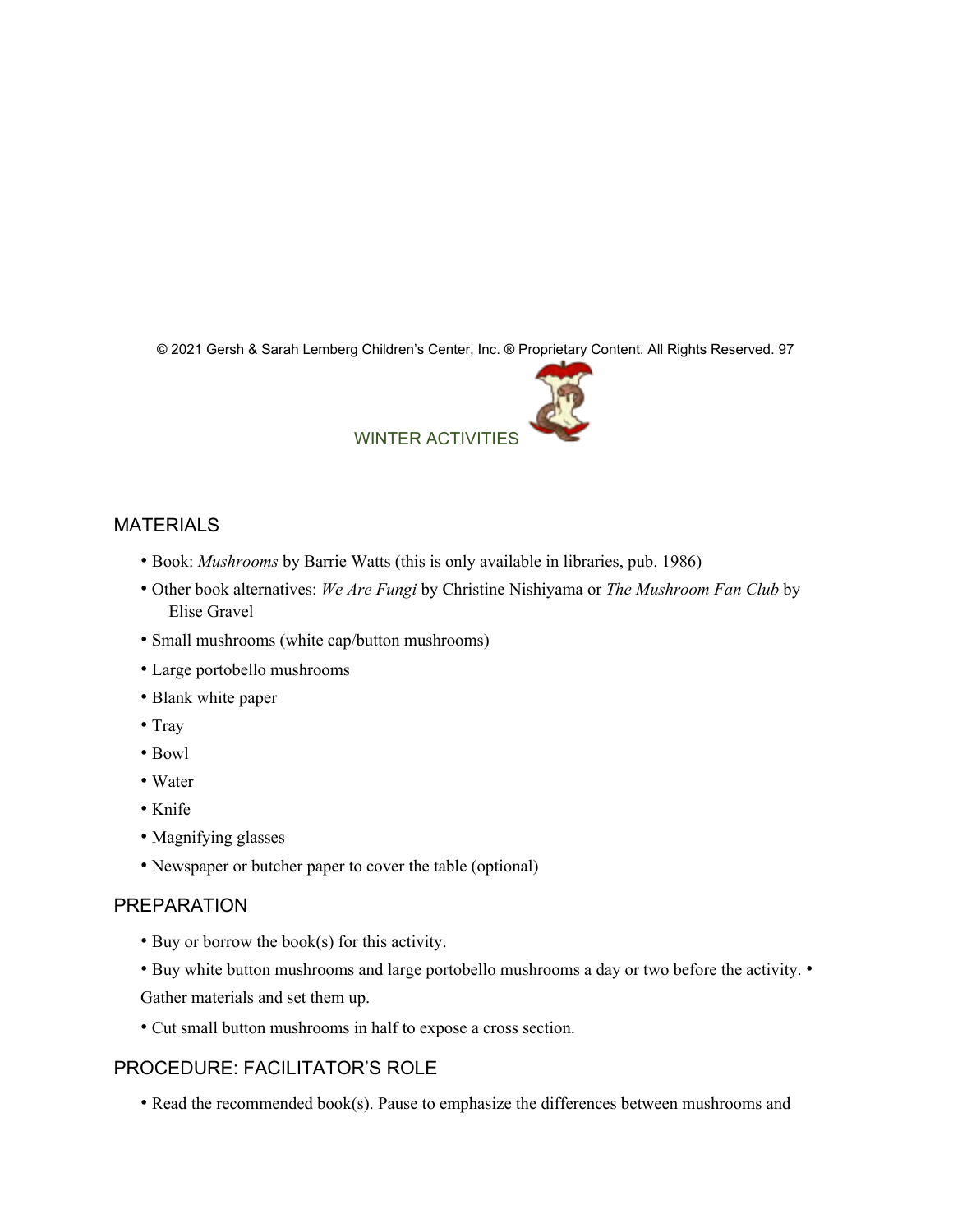plants:

- o threads or roots
- o spores or seeds
- o grows in darkness or sunlight
- Guide discussion and questions during the book.
- Slice the small mushrooms down the middle to expose a cross-section and give a piece to each child.
- Ask leading questions to facilitate discussion about what the children observe. Help them identify the various parts of the mushroom.

© 2021 Gersh & Sarah Lemberg Children's Center, Inc. ® Proprietary Content. All Rights Reserved. 98



- After the children finish dissecting and examining the mushrooms, take the large portobello mushroom and carefully peel back the skin from the edges to expose the gills. Remove the stalk so that the cap can lie flat on a piece of paper.
- Explain that we will be making a spore print and ask what the children think a spore print might be. Explain that the mushroom will sit still for a week. During this time the mushroom will shrivel and decompose slightly, and the gills will release the spores onto the paper.
- Place a piece of paper on a tray and place the portobello mushroom, gills down, onto the paper. •

Dampen the top of the mushroom slightly, then cover with a bowl and set aside for one week.

- After a week, carefully lift the portobello mushroom off the paper to retain as many undisturbed pores as possible.
- Facilitate observation and discussion about the spore print.
- Laminate the spore print and hang in the classroom or home.

## PROCEDURE: CHILD'S ROLE

• Listen to the book, ask questions and make comments or observations. Discuss how mushrooms are different from plants.

• Observe the mushroom halves with magnifying glasses, identifying the stalk, ring, cap and gills. • Pull out the stalk, examine the gills, and taste the parts if desired.

• Feel the mushrooms and describe how they feel. Do different parts feel different from each other? • How does the mushroom taste? Do different parts taste different from each other? • Compare the mature portobello gills and cap to the younger mushroom.

• Using an intact, untouched mature portobello mushroom cap, place the cap carefully onto a blank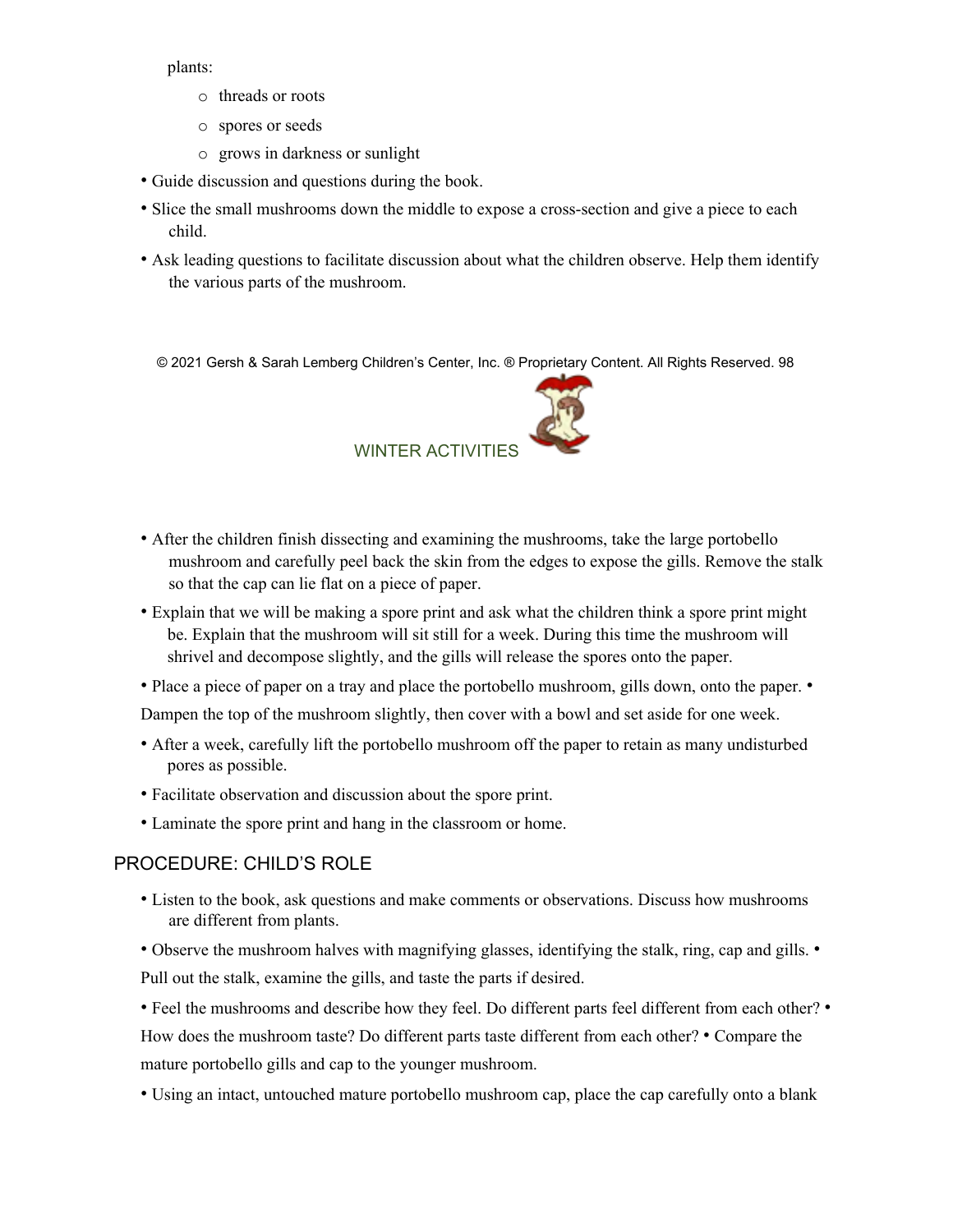paper which is sitting on a tray or other hard flat surface. For younger children, the teacher may need to do this step.

• Revisit the mushroom in a week to see if the spores printed successfully. Observe the print to see the spores and outline of the gills and stalk.

## ADAPTATIONS FOR AGE AND ABILITY

Older children may be able to do the steps of the spore print without an adult's help. Making drawings of mushroom parts and labeling the parts may help students retain the information.

## FOLLOW UP

Food projects with mushrooms, such as a mushroom, onion and green pepper pizza, or a mushroom omelet, may encourage children to eat mushrooms while they are excited about them.

© 2021 Gersh & Sarah Lemberg Children's Center, Inc. ® Proprietary Content. All Rights Reserved. 99



Another follow up to this activity could be a mushroom hunt in the spring or fall, or whenever mushrooms start to appear in your location. It's important to let the children know that mushrooms in the wild are not to be touched or eaten without expert supervision, since it is difficult to tell which are edible and which are poisonous.

## RESOURCES

#### **Books**

*We Are Fungi* by Christine Nishiyama

*The Mushroom Fan Club* by Elise Gravel

*Mushrooms* by Barrie Watts (this is only available in libraries (pub. 1986)

**Online** (for adults)

Are Mushrooms Intelligent?

Paul Stamets' TED talk: Six Ways Mushrooms Can Save The World

Book: Mycelium Running: How Mushrooms Can Help Save the World by Paul Stamets